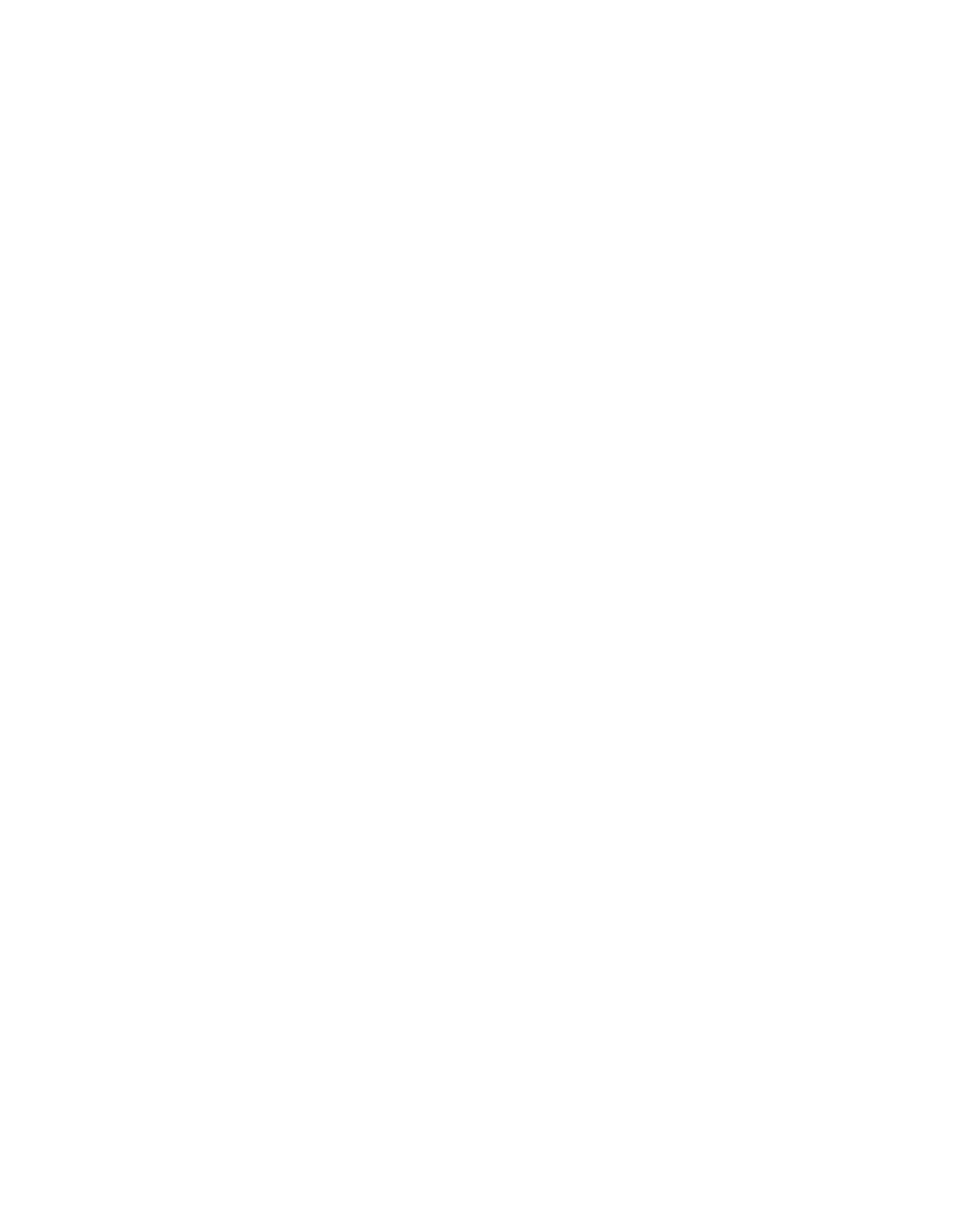# INTRODUCTION TO THE CHILD ABUSE PREVENTION, IDENTIFICATION AND REPORTING MODULE

This Instructor's Guide provides trainers with an outline for the teaching of the Child Abuse Prevention, Iden*tification and Reporting* module. Participants will learn about what child abuse prevention, identification and reporting are and about the importance of prevention, identification and reporting in protecting the welfare of young children. Participants will be instructed on when and how to report, as well as on how to deal with the sensitive issues that arise when dealing with possible child abuse in families they serve.

## Learning Objectives:

- 1. To recognize signs and symptoms of child abuse and neglect.
- 2. To describe the implications of being a mandated reporter.
- 3. To clarify child abuse reporting requirements.
- 4. To list three ways a Child Care Health Advocate (CCHA) can assist early care and education (ECE) programs in meeting their child abuse prevention, identification and reporting needs.
- 5. To identify child abuse resources to assist and support ECE providers and families.

## Primary Messages:

- 1. Health care and ECE professionals are mandated child abuse reporters under the California Child Abuse Reporting Law.
- 2. Mandated reporters have to report when they suspect abuse or neglect, but it is not their job to investigate the suspicions.
- 3. Reporting suspected abuse is difficult and sensitive. However, children trust that ECE professionals, health care professionals and other adults who care for them will protect them from people who might hurt them.
- 4. If ECE professionals observe signs of physical abuse, sexual abuse, emotional abuse and neglect that cause a reasonable suspicion of abuse, these observations must be reported.
- 5. ECE programs are a source of support to families and children under stress.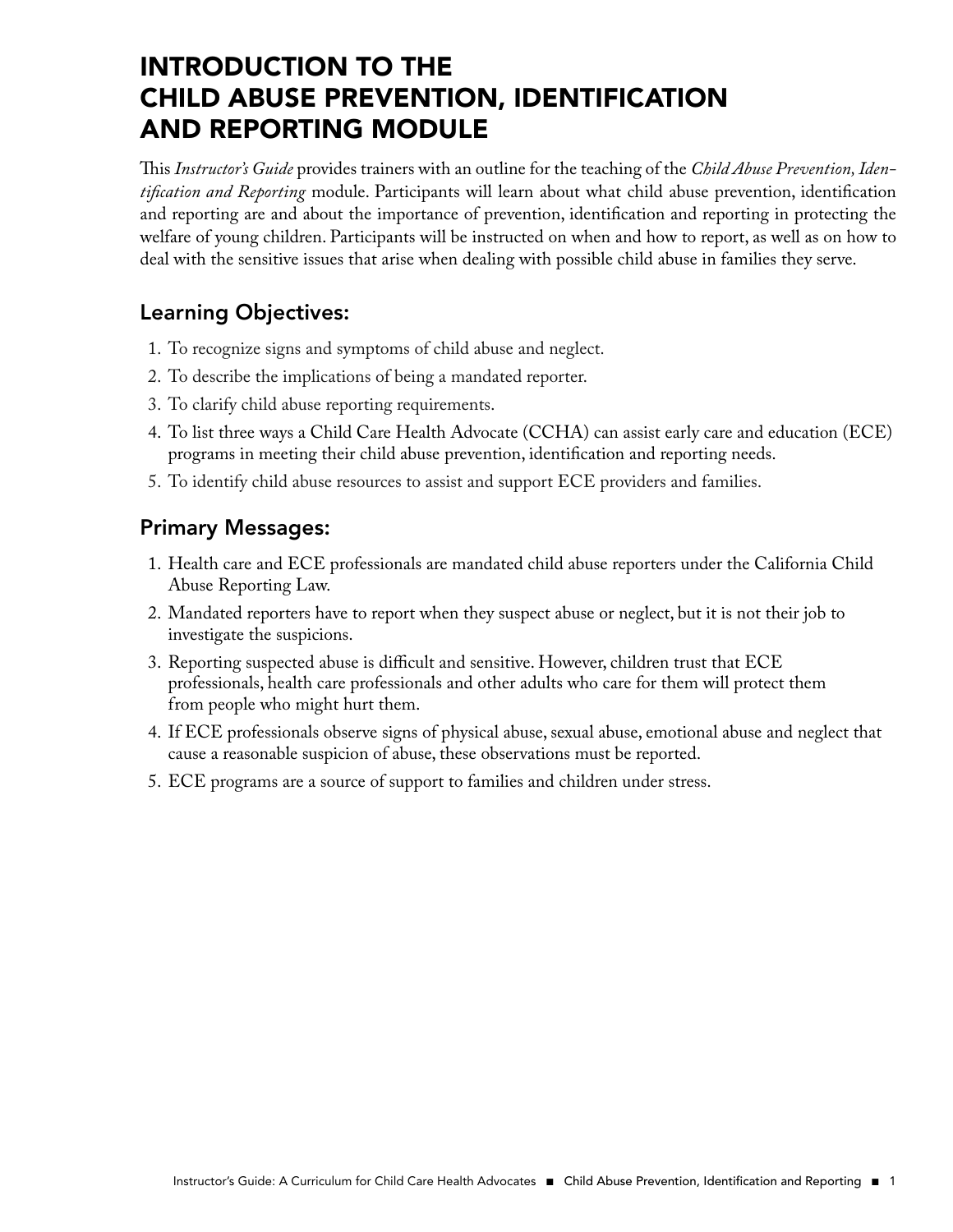## Materials and Equipment Needed:

- 1. Copy of module: *Child Abuse Prevention, Identification and Reporting*
- 2. Copy of *Instructor's Guide: Child Abuse Prevention, Identification and Reporting*
- 3. TV and VCR player
- 4. Video *In Harm's Way* (currently out of print, but can be borrowed from local resource and referral agencies)
- 5. Flip chart/whiteboard and markers, or chalkboard and chalk
- 6. Masking tape for posting flip chart paper
- 7. LCD projector or overhead projector
- 8. Computer for PowerPoint slides
- 9. CDs of slides or transparencies
- 10. Handouts
	- a. Handouts in the *Child Abuse Prevention, Identification and Reporting* module
		- i. Handouts from California Childcare Health Program (CCHP), Oakland, CA

| <b>Handout Title</b>                                                        | <b>Page Number</b><br>in Module |
|-----------------------------------------------------------------------------|---------------------------------|
| Fact Sheets for Families: Never Shake a Baby!                               | 17                              |
| Health and Safety Notes: Child Abuse Prevention                             | 19                              |
| Health and Safety Notes: Supporting Families Experiencing Domestic Violence | 23                              |

ii. Handouts from other sources

| Handout Title                                   | <b>Page Number</b><br>in Module |
|-------------------------------------------------|---------------------------------|
| First 5 California: Child Abuse Prevention Tips | 25                              |
| First 5 California: Domestic Violence Tips      | 26                              |
| Sample Policies Related to Child Abuse          | 27                              |

#### b. Handouts in the *Instructor's Guide*

| <b>Appendix Title</b>                                                 | <b>Appendix Number</b> |
|-----------------------------------------------------------------------|------------------------|
| Using the Child Abuse Prevention, Identification and Reporting Module | 11 A                   |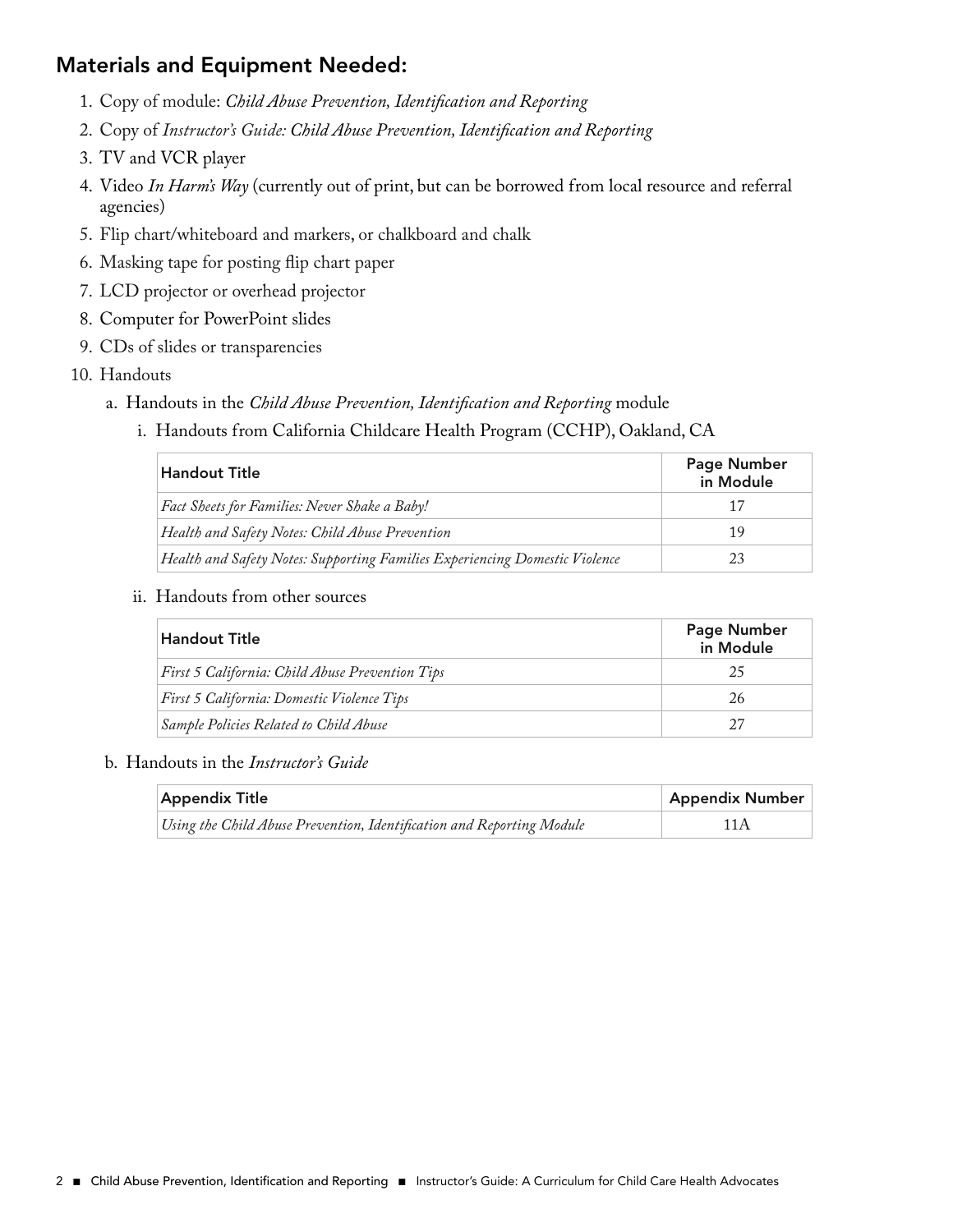### SUGGESTED TRAINING OUTLINE

| Outline                                                                               | <b>Method</b>                 | <b>Time</b><br>(Minutes) |
|---------------------------------------------------------------------------------------|-------------------------------|--------------------------|
| I. Introduction to the Child Abuse Prevention,<br>Identification and Reporting Module |                               | 5                        |
| A. Assessment of Group Knowledge                                                      | Questioning                   | 2                        |
| B. Introduction/Rationale to Child Abuse Prevention,<br>Identification and Reporting  | Lecture                       | 3                        |
| II. The Role of the CCHA in Child Abuse Prevention,<br>Identification and Reporting   |                               | 50                       |
| A. The Role of the CCHA                                                               | Lecture and Discussion        | 10                       |
| B. What Are Child Abuse and Neglect                                                   | Discussion and Handout Review | 10                       |
| C. Reporting Child Abuse and Neglect                                                  | Lecture and Discussion        | 30                       |
| III. Summary and Closure                                                              |                               | $10 - 20$                |
| A. Optional: Using the Child Abuse Prevention,<br>Identification and Reporting Module | <b>Small Group Activity</b>   | 10                       |
| B. Next Steps for the CCHA                                                            | Large Group Discussion        | 5                        |
| C. Summary and Closure                                                                | <b>Brief Closing Activity</b> | 5                        |

Total time: 65–75minutes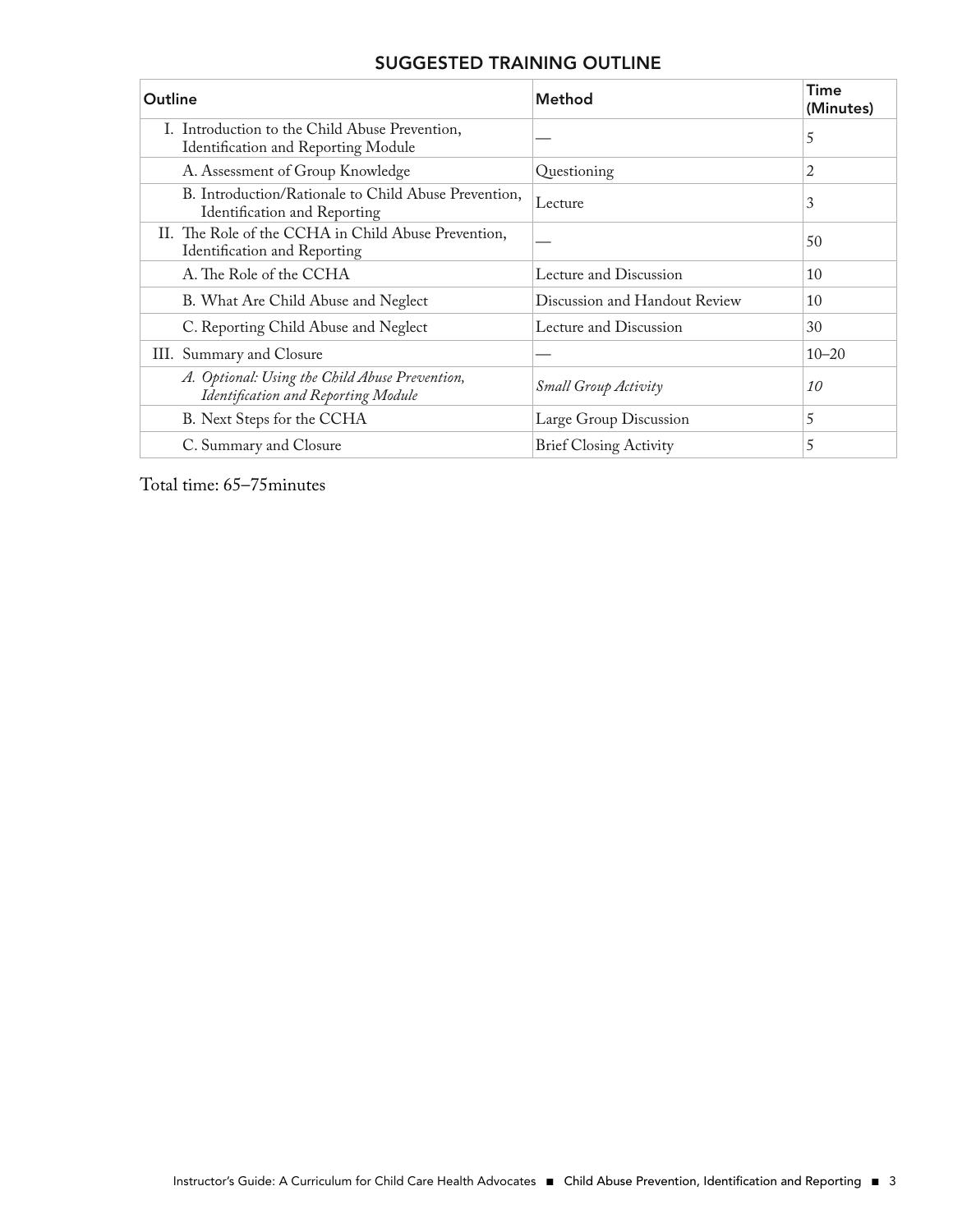# OUTLINE AND INSTRUCTIONS

## Child Abuse Prevention, Identification and Reporting

- I. Introduction to the Child Abuse Prevention, Identification and Reporting Module
	- A. **Topic:** Assessment of Group Knowledge

 **Method:** Questioning

#### **Instructions:**

- 1. Ask participants several of the following questions, choosing questions most appropriate for your participants. Ask them to raise their hand if they:
	- Know the signs and symptoms of child abuse and neglect.
	- Have ever made a child abuse report.
	- Have had experience talking with parents about abuse reports.
	- Have been aware of families in their programs experiencing domestic violence.
- 2. Ask participants:
	- a. What concerns do they have about reporting child abuse?
	- b. Who has reported abuse and were there any circumstances that made it difficult?
- B. **Topic:** Introduction/Rationale to Child Abuse Prevention, Identification and Reporting

#### **Method:** Lecture

- 1. Begin by stating that an estimated 896,000 children were victims of child abuse or neglect in 2002 (National Clearinghouse on Child Abuse and Neglect Information, 2002). The highest rates of abuse and neglect were towards children from birth to 3 years old. There is no single cause of abuse, but there are risk factors, early warning signs and symptoms that can be identified. Child abuse happens in all socioeconomic, ethnic, cultural, occupational, religious and age groups (California Department of Social Services, 2004).
- 2. State that it is very important to help ECE programs prevent, identify and report cases of child abuse. Because ECE providers see young children day after day, and because they have direct information from families, they may be the first persons to suspect and report abuse or neglect, as well as the best source of support and information for the families they serve.
- 3. In addition to reviewing the requirements of reporting, it is important to acknowledge that the topic of child abuse is an emotional one, which stirs up complicated emotions and reactions among ECE providers. Participants may find themselves having strong emotions, and this is normal. Be prepared to offer support and resources to those with personal reactions. Trainers should tell participants that they are welcome to come talk to them during the break or after the training. Encourage participants to make themselves available (when they eventually become trainers themselves) to the participants of *their* trainings. However, it is important to limit the amount of time an individual can share his or her story during the training. When appropriate, state that you are sorry that you need to interrupt because of time limitations, but that you would really like to hear what the person has to say during a break or after class. Make sure to follow up with the distressed participant.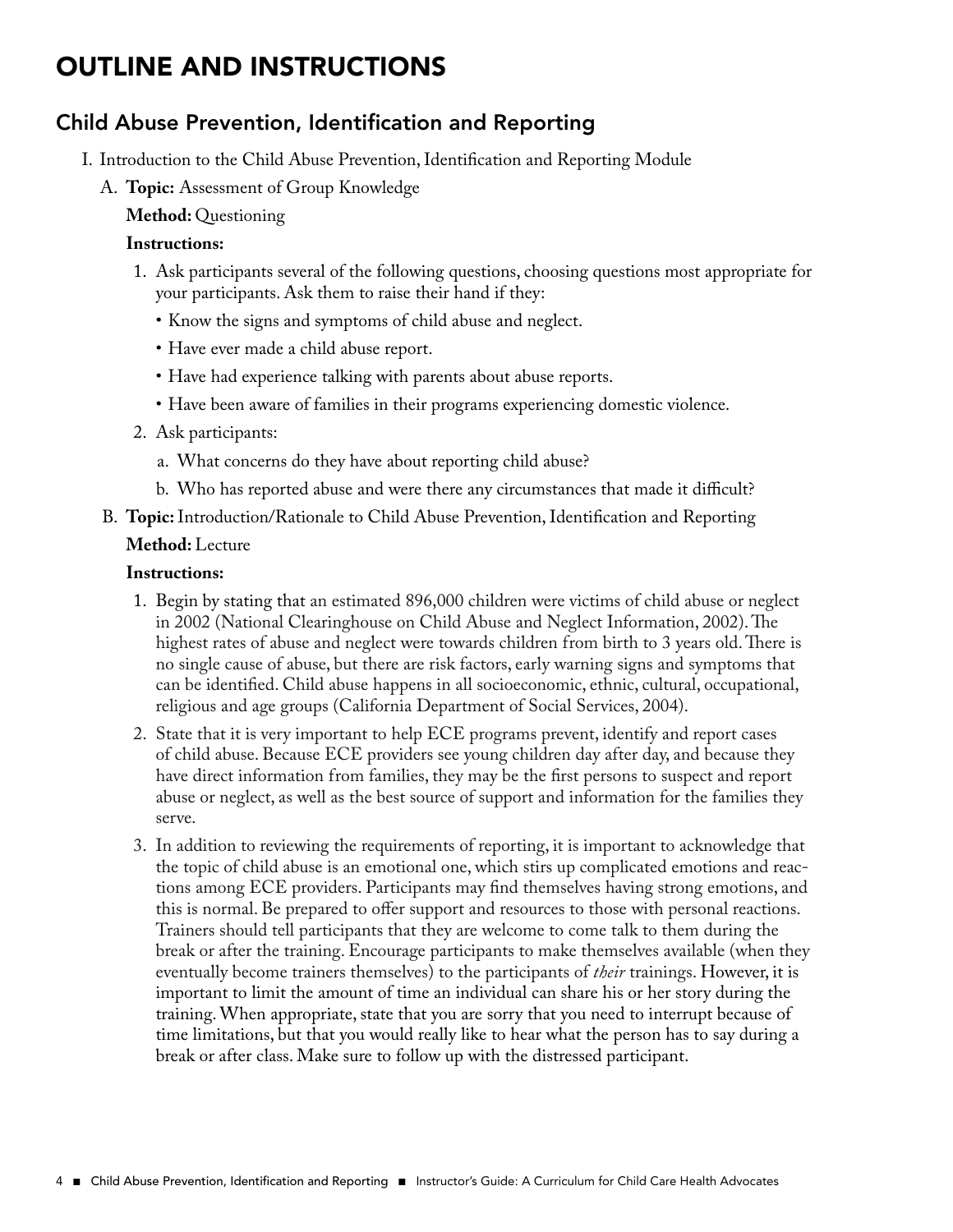- II. The Role of the CCHA in Child Abuse Prevention, Identification and Reporting
	- A. **Topic:** The Role of the CCHA

 **Method:** Lecture and Discussion

#### **Instructions:**

- 1. Ask participants to review pages 7 to 8 of the module. State that the role of the CCHA is to:
	- a. Review policies and procedures. See *Handout: Sample Policies Related to Child Abuse* on page 27 of the module for more information.
	- b. Educate staff.
	- c. Provide educational materials.
	- d. Assist staff in educating children.
	- e. Provide resources for ECE providers and families.
	- f. Link programs with community services and health care professionals.
- 2. Ask participants if they are currently performing these functions and, if so, how.
- B. **Topic:** What Are Child Abuse and Neglect

 **Method:** Discussion and Handout Review

- 1. State that it is important for ECE providers to know the signs and symptoms of child abuse and neglect.
- 2. Draw a chart on the flip chart in the form of Table 1 on page 3 of the module: three columns and five rows. Label the columns *Physical Signs* and *Behavioral Signs*. Label the rows *Physical Abuse, Neglect, Emotional Abuse* and *Sexual Abuse*. Ask participants to name the types of abuse and neglect and then supplement their answers with references to the definitions on page 2 of the module. Next, ask for physical and behavioral signs. Refer to Table 1 from page 3 of the module. After some discussion, ask participants to compare their answers to the ones in *Handout: Health and Safety Notes: Child Abuse Prevention* on page 19 of the module.
- 3. Direct participants to review the indicators of the three types of child abuse on page 21 of the module.
- 4. Direct participants to review *Handout: Never Shake a Baby!* on page 17 of the module.
- 5. Direct participants to review the risk factors and protective factors linked to child abuse listed in Table 2 on page 5 of the module.
- 6. Direct participants to review *Handout: Supporting Families Experiencing Domestic Violence*  on page 23 of the module. Note that domestic violence is a significant risk factor for child abuse.
- *7. Optional: Show video* In Harm's Way, *which is currently out of print, but which can be borrowed from local resource and referral agencies. Discuss the video.*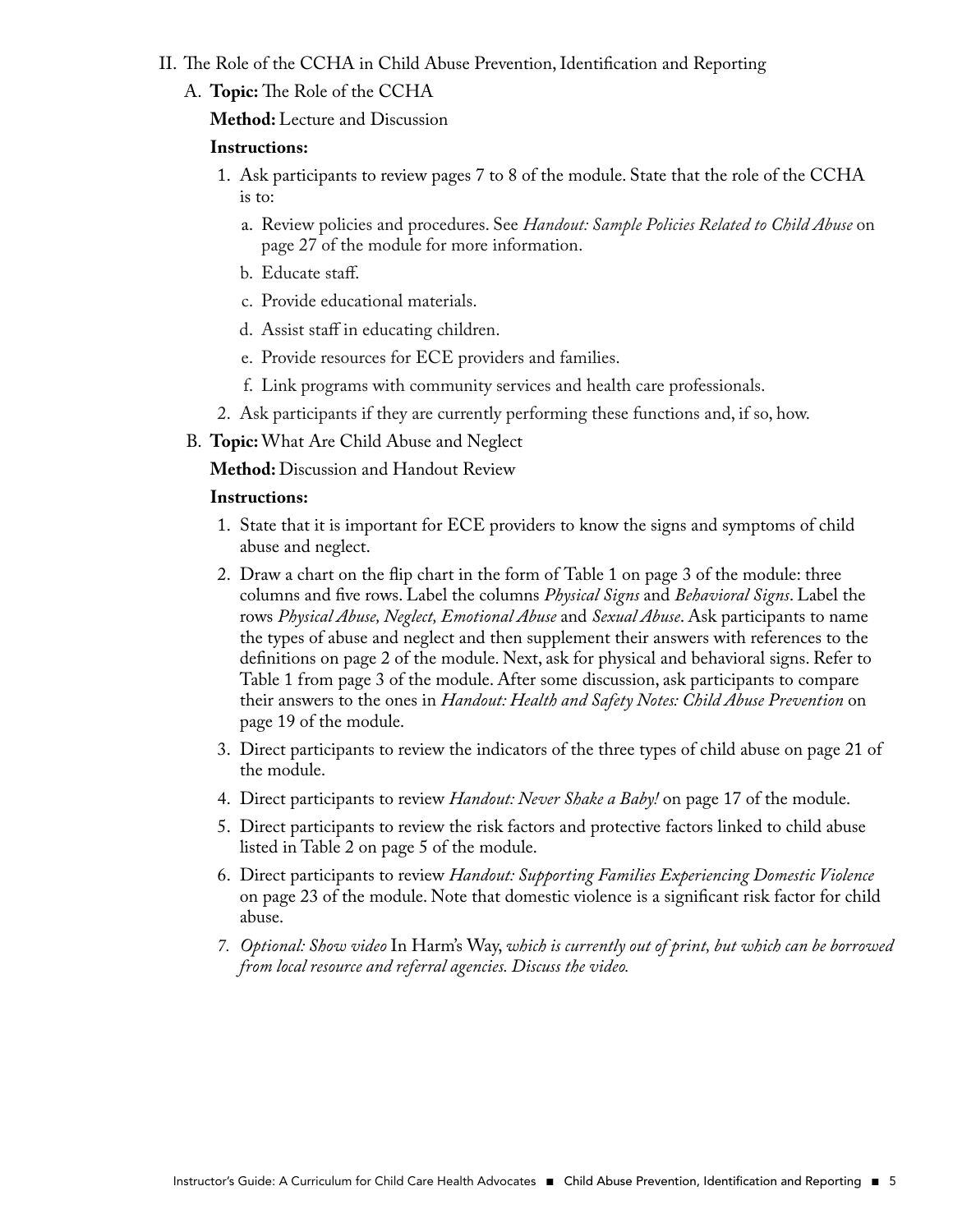#### C. **Topic:** Reporting Child Abuse and Neglect

 **Method:** Lecture and Discussion

- 1. Begin by stating that ECE professionals, including CCHAs, are mandated reporters. Ask participants what that means. Then state that mandated reporters have a legal duty to report if they have a reasonable suspicion of abuse or neglect. Emphasize that they are not required to collect evidence. Child Protective Services (CPS) will collect the necessary information since they have the authority to investigate child abuse cases. Participants are not required to report if they are not serving in their professional role as a CCHA or ECE provider. Although they may not know the outcome of their reporting, they should keep in mind that it will start a "paper trail" so that the appropriate agencies are aware of a potential problem. Mandated reporters will not have any civil or criminal liability, meaning that they will be protected from lawsuits or arrests if they make a report based on information gained during their work as a CCHA. However, this protection does not prevent lawsuits.
- 2. Ask participants why ECE professionals are mandated reporters. Then state that this is because ECE providers are in a position of important responsibility and oftentimes are the first or only ones to know about the abuse or neglect. Explain that many children are abused or neglected before they can talk and are therefore unable to tell an adult about their abuse or neglect. Children who are older may perceive their caretaker's abusive behavior as normal or may feel too scared or ashamed to disclose that they are being abused.
- 3. State that the group is going to discuss how to make reports and the issues that come up surrounding reports. What are mandated reporters mandated to do? Refer to pages 4 and 24 of the module. Make sure that the group covers both the requirements of calling immediately and of making a written report within 36 hours.
- 4. State that ECE providers may be anxious about making a report because they do not want to jeopardize the relationship with the parent or they do not want the child to be removed from the family or the ECE program. They may also worry that the family may retaliate or that their suspicions of abuse may be wrong. These concerns may always be shared with CPS at the time of reporting. An ECE professional may also share his or her impressions of what would help the family and child, as well as state whether or not he or she believes the child should remain in the ECE program. Ask participants how they handle making reports, and how they decide when to tell parents when they have made a report and when not to tell them.
- 5. Discuss how to tell parents a report has been made. State that the ECE provider needs to emphasize to parents that the provider cares about them and their children and knows they are doing their best for their children, but that they need some support. Give parents as many options as possible regarding the report (e.g., have them be in the room, have them speak with CPS directly).
- 6. Ask participants to discuss the barriers to reporting. Begin by stating that many ECE providers find it very difficult to report. Ask participants about the barriers to reporting that they experience. Refer to page 6 of the module. Make sure to acknowledge that it is very easy to come up with justifications not to report, but the law still requires that they report any suspected abuse or neglect.
- 7. Direct participants to *Activity: Deciding to Report* on page 9 of the module. Instruct participants to discuss whether the ECE provider in the scenarios should report. Ask participants what their concerns are about reporting and how they handle them.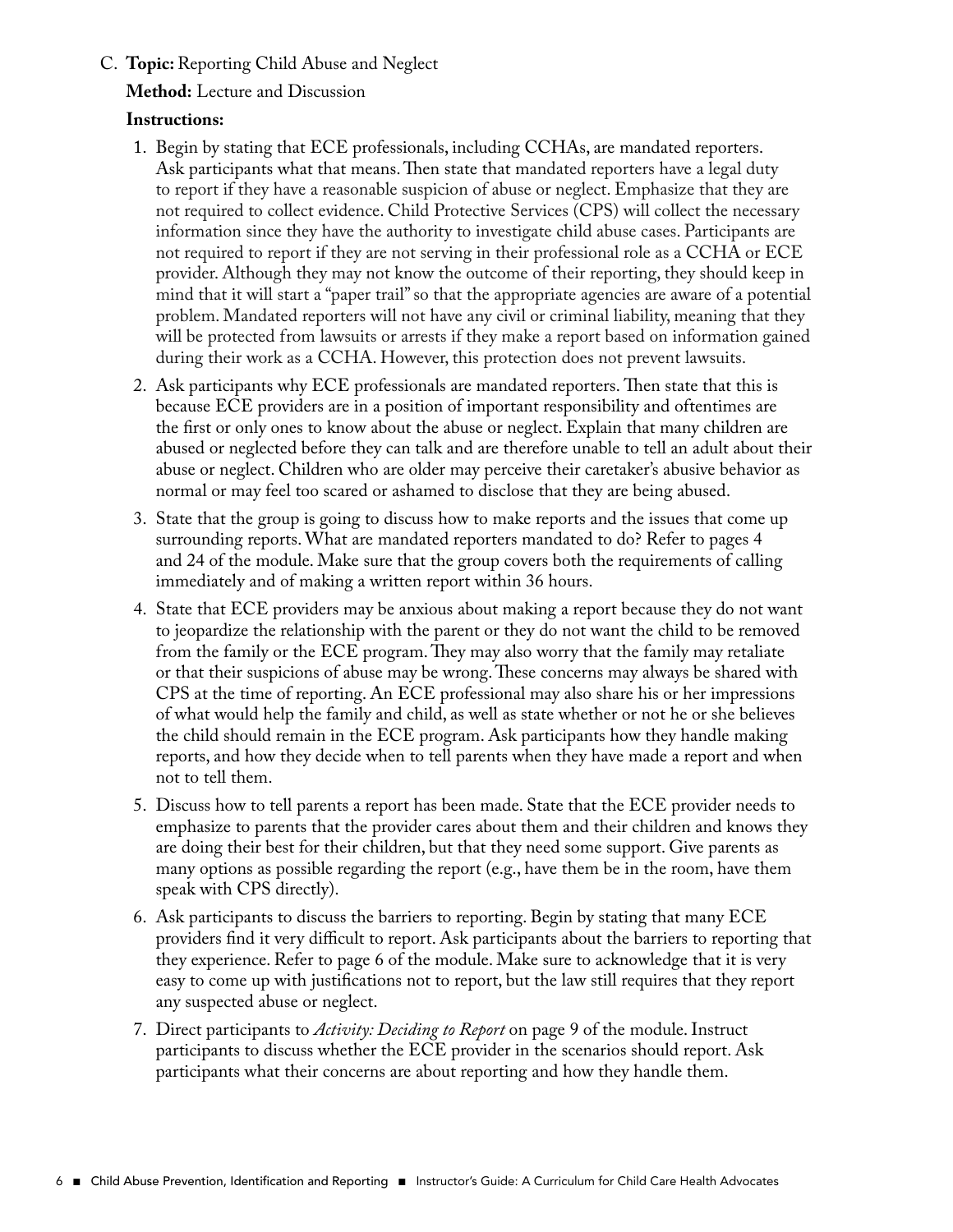8. Ask participants how they can support children and families experiencing abuse. Refer to pages 7 to 8 of the module.

#### **If you have experienced CCHAs in the room, do one or more of the following:**

- 1. Group them in separate groups and ask them to share difficult situations they have encountered related to child abuse and neglect, to discuss how they handled the situations and to discuss what they recommend doing differently in the future.
- 2. Ask them to describe how they talk with parents about suspected child abuse or neglect.
- 3. Ask them to describe how they support parents to prevent child abuse or neglect.
- 4. Pair them up with nonexperienced participants and instruct the nonexperienced to ask questions of the experienced CCHAs about child abuse prevention, identification and reporting.

#### III. Summary and Closure

 *A. Optional Topic: Using the Child Abuse Prevention, Identifi cation and Reporting Module Method: Small Group Activity*

#### *Instructions:*

- *1. Explain to the participants that the curriculum is a rich resource for them and encourage them to become familiar with it. Towards this end, spend a few minutes looking through it together. Explain that participants will work in pairs to go through the module to fi nd the answers to these questions.*
- *2. Hand out* Appendix 11A. *Tell the participants they have 5 to 10 minutes to locate the answers.*
- *3. Note to Trainer: Participants may feel that this is "busy work." Let them know that our goal is to use our time today to give them new tools and resources, and the curriculum is one such resource. Explain that becoming familiar with the curriculum is one way to help them determine how they will improve quality in their setting.*
- B. **Topic:** Next Steps for the CCHA

 **Method:** Large Group Discussion

#### **Instructions:**

- 1. Ask participants to share the ways that they can support families at risk for child abuse.
- 2. Ask participants to share the ways that they can improve the reporting of suspected child abuse and neglect in their ECE program.
- 3. Ask participants to identify what the hardest part is for them personally in addressing possible child abuse and neglect.
- C. **Topic:** Summary and Closure

 **Method:** Brief Closing Activity

- 1. Summarize the key points shared by participants. Review by stating that it is the role of the CCHA to know the signs and symptoms of abuse and neglect, the requirements of the mandated reporter, how to make a child abuse or neglect report, how to overcome barriers to reporting and how to support families.
- 2. Next Steps: Direct participants to write down one next step they will take as a result of this training. Ask participants to share these with the group.